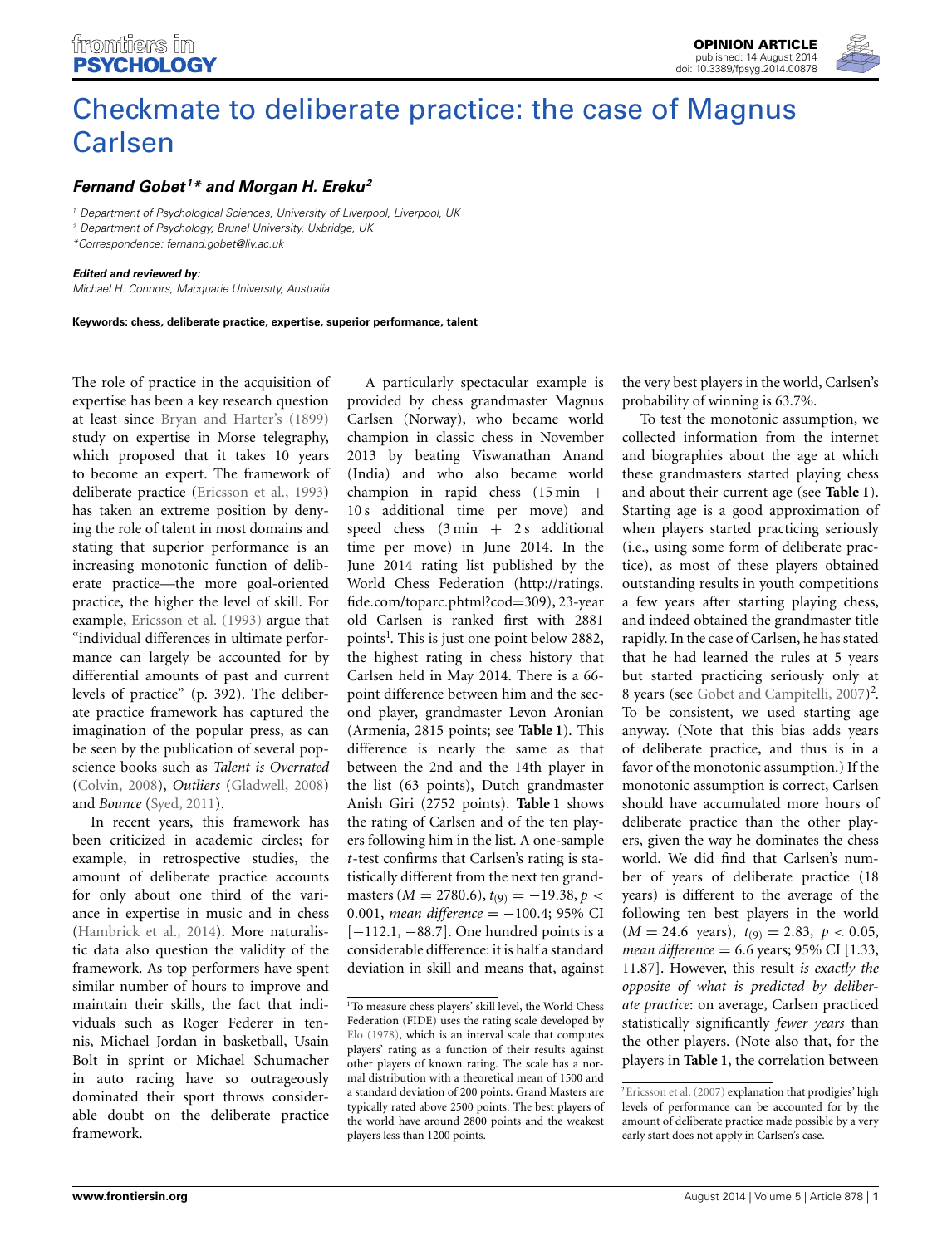| Rank           | Name                     | Country         | Rating | <b>Starting age</b> | <b>Current age</b> | Number of years of practice |
|----------------|--------------------------|-----------------|--------|---------------------|--------------------|-----------------------------|
|                | Carlsen, Magnus          | Norway          | 2881   | 5                   | 23                 | 18                          |
| 2              | Aronian, Levon           | Armenia         | 2815   | 9                   | 31                 | 22                          |
| 3              | Grischuk, Alexander      | Russia          | 2792   | $\overline{4}$      | 30                 | 26                          |
| $\overline{4}$ | Caruana, Fabiano         | Italy           | 2791   | 5                   | 21                 | 16                          |
| 5              | Anand, Viswanathan       | India           | 2785   | 6                   | 44                 | 38                          |
| 6              | Kramnik, Vladimir        | Russia          | 2783   | 5                   | 38                 | 33                          |
| 7              | Nakamura, Hikaru         | <b>USA</b>      | 2775   | ᄀ                   | 26                 | 19                          |
| 8              | Topalov, Veselin         | <b>Bulgaria</b> | 2772   | ⇁                   | 39                 | 32                          |
| 9              | Karjakin, Sergey         | Russia          | 2771   | 5                   | 24                 | 19                          |
| 10             | Vachier-Lagrave, Maxime  | France          | 2762   | $\overline{4}$      | 23                 | 19                          |
| 11             | Dominguez Perez, Leinier | Cuba            | 2760   | 8                   | 30                 | 22                          |

<span id="page-1-0"></span>**Table 1 | Rank, country, rating, starting age, current age, and number of years of practice of the 11 top players in the world (June 2014).**

*Source: [http:// ratings](http://ratings.fide.com/toparc.phtml?cod=309).fide.com/ toparc.phtml?cod*=*309.*

rating and the number of years of practice is negative  $(r = -0.21)$  but not statistically significant  $(p = 0.55)$ ).

In this analysis, we have assumed that, at the top level, all players practice with extreme dedication and with the best training methods available. If expertise was solely a monotonic function of practice, then it follows that Carlsen, who learned the rules at age of five but started playing chess seriously at the relatively old age of eight, should be much weaker than most of the ten players that follow him in the international rating list, as these opponents had time to clock in substantially more deliberate practice (on average, at least 6.6 years more). The fact that Carlsen dominates the chess world so outrageously, being world champion not only in classic chess but also in rapid chess and in blitz, refutes this hypothesis, central to the theory of deliberate practice.

Several objections can be leveled at this analysis. We discuss three of them, and show that they do not invalidate our argument. First, Carlsen's prodigious skill throughout adolescence and early adulthood may not be as remarkable as it first appears, as numerous young players perform better that their older competitors. For example, [Howard](#page-2-9) [\(1999\)](#page-2-9) has shown that the top chess players are increasingly younger. Key changes have taken place in the last decades that enable more efficient practice [\(Gobet et al., 2002\)](#page-2-10). In particular, the quality and quantity of chess books have dramatically increased over the last decades, and chess programs and computer databases have revolutionized training methods. That more efficient

deliberate practice should lead to quicker progress is consistent with [Ericsson et al.'s](#page-2-1) [\(1993\)](#page-2-1) framework. However, as all players in the Table have benefitted from these improvements in training, this factor does not explain away Carlsen's superiority.

Second, it could be argued that, just like in sport, age plays an important role in chess and youth will give an edge to younger top competitors. It is known that the effects of ageing occur depressingly early with cognitive variables such as reasoning, visualization and processing speed, peak performance being observed in the early to mid-twenties [\(Salthouse](#page-2-11), [2009](#page-2-11)). However, whether this is a key factor in chess is unclear, as six of the absolute top players shown in **[Table 1](#page-1-0)** are 30 years old or older. In addition, Gary Kasparov and Viswanathan Anand were still world champions when they were 37 and 44 years old, respectively. In any case, in **[Table 1](#page-1-0)** the correlation between age and rating  $(r = -0.21)$  is not statistically significant  $(p = 0.54)$ , but Carlsen is reliably younger than the other ten top players,  $t_{(9)} = 3.16$ ,  $p < 0.05$ , *mean difference* = 7.6 years; 95% CI [2.16, 13.04]. Nevertheless, the age variable does not explain why Carlson is so clearly better than the four players who are roughly his age.

Third, Carlsen might have engaged in more intense deliberate practice. Although we do not know the details of Carlsen's training, this is unlikely, in particular if we use [Ericsson et al.'s](#page-2-1) [\(1993\)](#page-2-1) criterion that deliberate practice is not enjoyable. In a recent interview, Carlsen said that "in chess training, I do the things I enjoy. I don't particularly enjoy playing against computers, so I don't do that" [\(Anders](#page-2-12), [2014](#page-2-12)). In addition, he is a keen sportsman, with a penchant for playing or watching football rather than practicing chess inten-sively [\(Sujatha, 2013](#page-2-13)).

Thus, the question arises, in the risk of offending the proponents of deliberate practice: Does Carlsen have a particular talent for chess? The answer to this question is so obvious in the chess world that it is not even posed—Carlsen is known as the "Mozart of chess." Several factors support the hypothesis of talent. Carlsen showed clear signs of intellectual precocity early in his life. At the age of five, he knew "the area, population, flag, and capital of all the countries of the world," and memorized similar information for all Norway's 430 municipalities [\(Agdestein, 2004](#page-2-14), p. 10). He became a grandmaster just five years after starting playing chess seriously, at the age of 13 years and 148 days<sup>3</sup>. He has also adopted a highly unconventional approach to chess. While most grandmasters specialize in specific openings that they study at great length [\(Chassy and Gobet, 2011\)](#page-2-15), often using computers, Carlsen plays a wide range of openings and avoids known variations, even accepting inferior positions as a consequence of this choice. Rather than preparing lengthy opening variations, he relies on his uncanny ability to find near-optimal moves in middle games and endgames. Together with scientific research, the case of Magnus Carlsen

<sup>&</sup>lt;sup>3</sup>This contradicts another key prediction of the deliberate practice framework: "More specifically, expert performance is not reached with less than 10 years of deliberate practice" [\(Ericsson et al., 1993,](#page-2-1) p. 372).